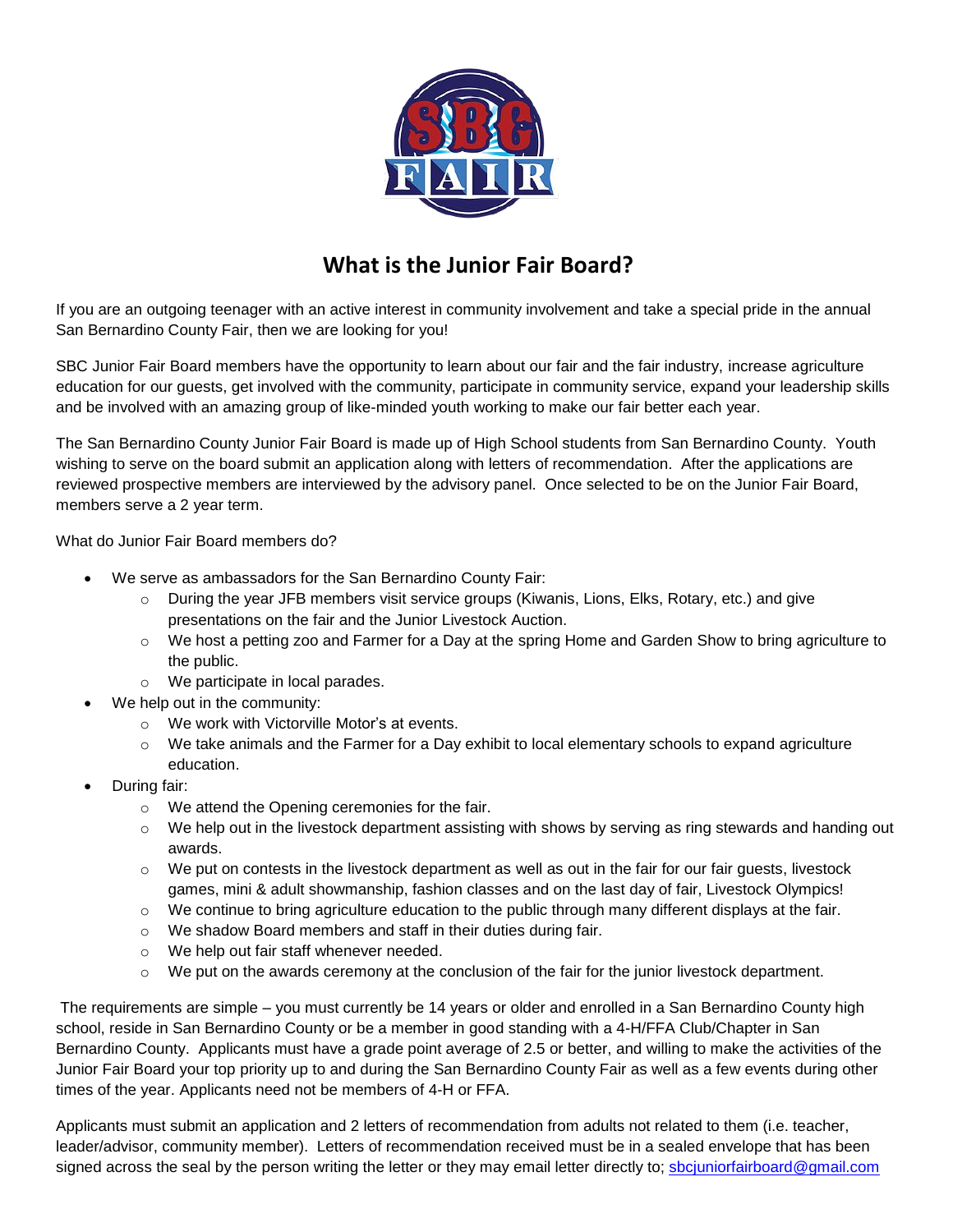While many of the Junior Fair Board's activities may focus on the livestock end of the fair, appearances before local civic groups promoting the Fair as well as being available to the Senior Fair board and Fair management for local activities may also fall under the realm of responsibility.

Interested individuals may obtain an application at any of the County's high schools, at the San Bernardino County Fair website: [www.sbcfair.com](http://www.sbcfair.com/), or email: [sbcjuniorfairboard@gmail.com](mailto:sbcjuniorfairboard@gmail.com). Completed applications can be mailed to: SBC Fairgrounds, Attn: Nikki Wilson 14800 Seventh St, Victorville, CA 92395 or emailed to; [sbcjuniorfairboard@gmail.com](mailto:sbcjuniorfairboard@gmail.com) . Applications must be received no later than 4:00pm, Friday, July 22, 2022. Final interviews will be held at the San Bernardino County Fair Administration office board room within 2 weeks of when applications are due. Selected individuals will serve a term until August 2024.

Be active part of one of San Bernardino County's largest annual events, the San Bernardino County Fair! Submit your application today – you'll be glad you did!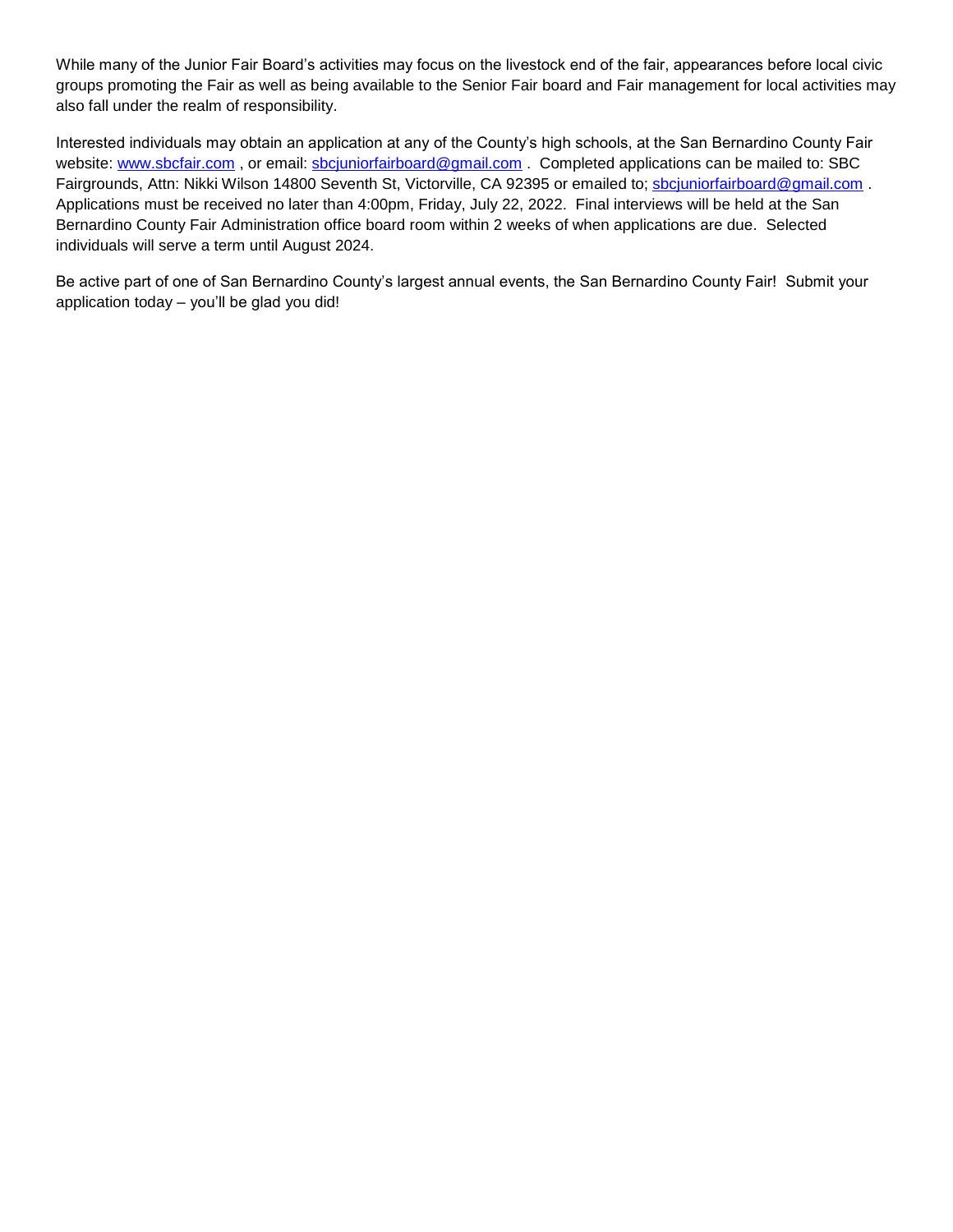

May, 2022

Dear prospective Junior Fair Board Member:

Thank you in advance for applying to the San Bernardino County Junior Fair Board and good luck! It is a great way to meet students from other schools and a wonderful way to serve in your community. Junior Fair Board members have a lot of fun, but the work is hard. The following is a brief outline of the duties and responsibilities of the Junior Fair Board so you and your parents know in advance what is expected.

Work will begin immediately after selection and meetings will be held monthly and then April and May, bi- weekly until the start of the fair. Meetings will be held on the first Tuesday of the month beginning at 6:30 p.m. and last  $1 - 1 \frac{1}{2}$  hours. During the Fair meetings will be held each afternoon to plan for the following day.

Work will begin in earnest the week before the fair starts. Members can anticipate missing some school during the week of the fair and will be expected to be available to work opening ceremonies on the first Saturday as well as being expected to help out with livestock weigh-in, and work in the show rings during the livestock shows. If you can't be around animals, this is not a job for you! If you have an animal at the fair you will work around your show times. During the week members will assist with School Tours during one day as well as livestock shows each day and special contests. JFB members will also run contests each day for fairgoers and/or livestock exhibitors during the fair. This is a very busy and tiring week. It is difficult to keep up the pace and your studies too. Even the best student's grades can suffer. You are expected to participate in everything so bear this in mind when you apply. Many JFB members who are exhibiting livestock are on independent study during fair for this reason.

Junior Fair Board members will be provided shirts and jackets with the fair logo but they must purchase dark blue jeans to be worn at all times while on duty. As representatives of the Fair, many people will closely scrutinize your behavior. Behavior deemed unacceptable by the Senior Fair Board or Junior Fair Board advisors or fair management may be cause for dismissal.

Interviews will be held at the fairgrounds board room within 2 weeks after applications are due. You will be notified by telephone as to your exact interview date and time.

We look forward to meeting you at your interview. Please have a parent or guardian sign below and return this with your application and two letters of recommendation to the San Bernardino County Fair Administration office. Letters of recommendation received must be in a sealed envelope that has been signed across the seal by the person writing the letter. This will verify that you and you parents understand what is expected of you if you are selected to serve on the San Bernardino County Junior Fair Board.

| Good Luck!             |       |
|------------------------|-------|
| Applicant's Signature: | Date: |
| Parent's Signature:    | Date: |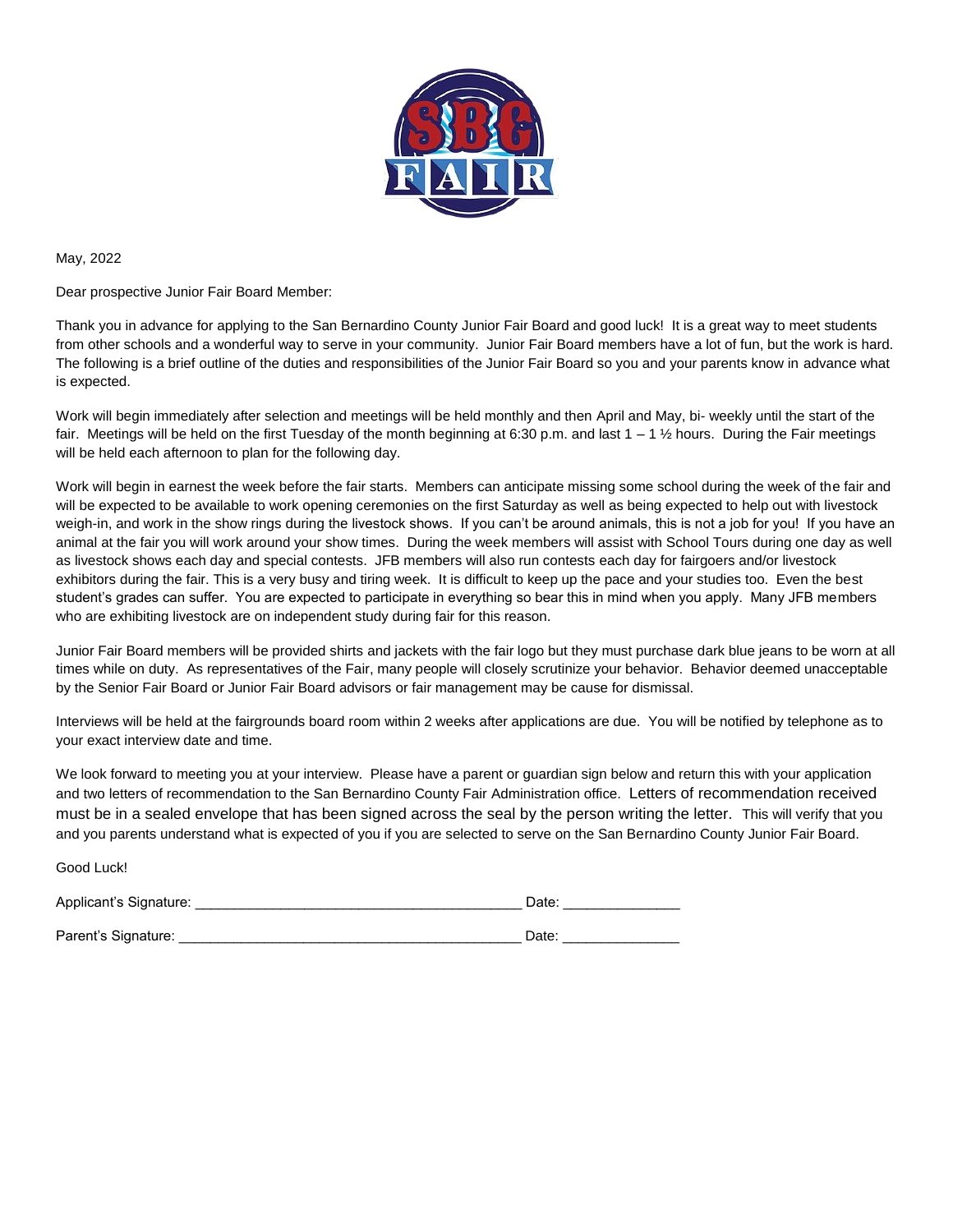## San Bernardino County Fair

## **Junior Fair Board Membership Application**

Due by Friday, July 22, 2022.

|                                        | Phone # home: _________________________Cell: ___________________________Email: _______________________________ |  |
|----------------------------------------|----------------------------------------------------------------------------------------------------------------|--|
|                                        |                                                                                                                |  |
|                                        |                                                                                                                |  |
|                                        |                                                                                                                |  |
|                                        |                                                                                                                |  |
|                                        |                                                                                                                |  |
| If yes, in what way and for now long?: | Have you been involved in the San Bernardino County Fair before? _____Yes ______ No.                           |  |
|                                        | What project or ideas do you have in mind to further the activities of the Junior Fair board?                  |  |
|                                        |                                                                                                                |  |
|                                        |                                                                                                                |  |